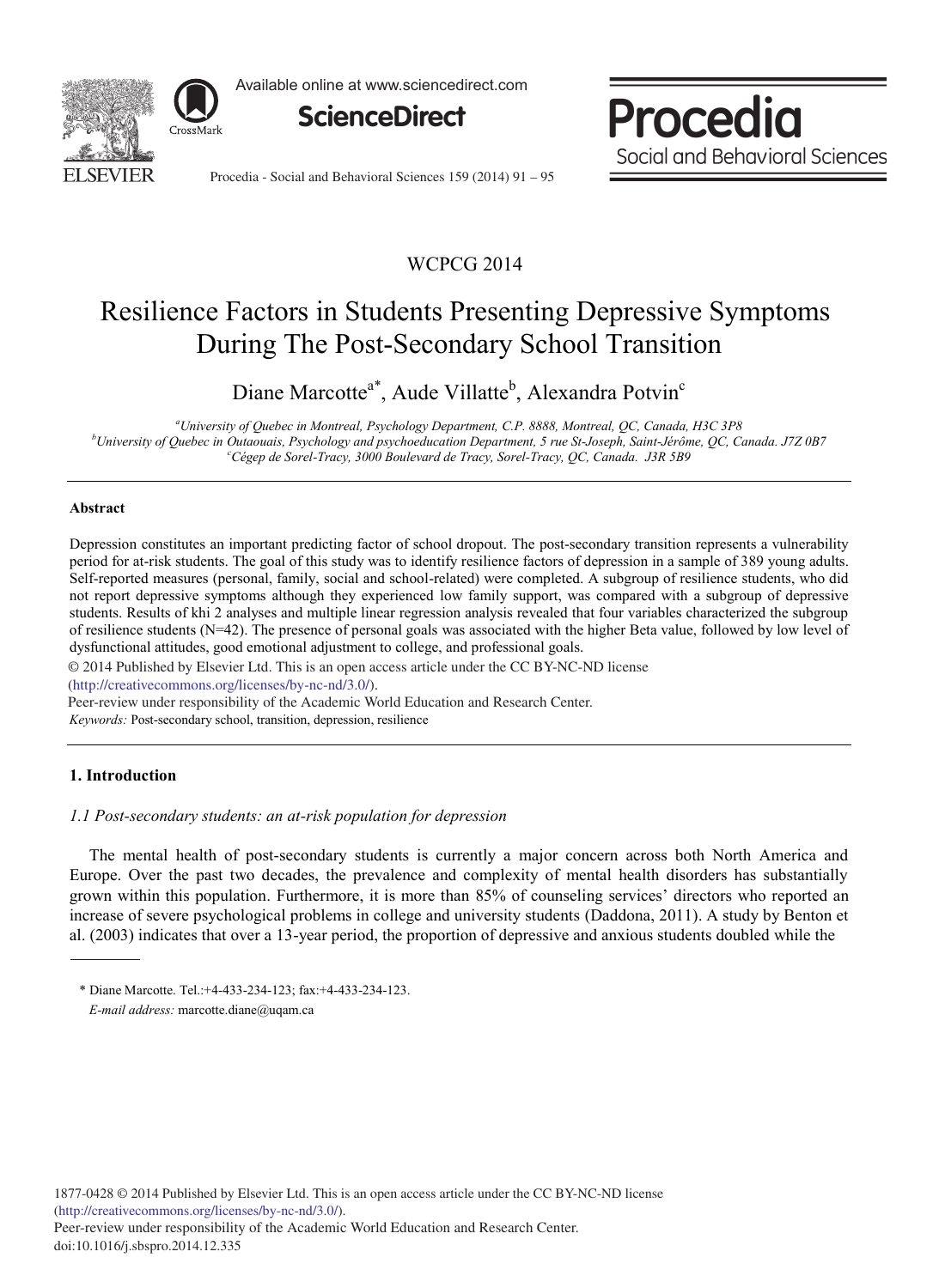proportion of suicidal students tripled. Compared to the general population, students appear to exhibit greater fragility from a mental health standpoint (Roberts et al., 2001; Stewart-Brown, Evans, Patterson et al., 2000). Adjustment difficulties and mental health problems seem to be especially common among first-year college students (Boujut, Koleck, Bruchon-Schweitzer & Bourgeois, 2009). Almost 50% of students suffering from a mental disorder associate the onset of their distress with their entry into post-secondary education (Benton, Robertson, Tseng, Newton & Benton, 2003). The transition to post-secondary education represents a vulnerability period for at-risk students who sometime experience difficulties to cope with challenges associated with this adult life transition as defining professional goals, separation from the family and developing autonomy. Upon their arrival at the college level, these students find themselves faced with greater freedom (in terms of course selection and time management), which also requires greater self-control and self-discipline. Young people, who have not developed a sufficient capacity for self-control, either out of a lack of school/family supervision or to the contrary excessively rigid supervision, may experience such difficulties (Schulenberg, Sameroff et Cicchetti, 2004). The heavier workload outside the classroom, more stringent academic requirements, and the need to narrow down a career choice may also contribute to destabilizing new post-secondary students (Barnett, 2007; Schwartz, Côté & Arnett, 2005).

#### *1.2 Resilience factors among post-secondary students at risk for a depressive disorder*

Studies involving young adults have identified a great many risk factors associated with depression (gender, presence of a depressive parent, absence of affective support and encouragement to develop autonomy, low selfesteem, high levels of cognitive distortions, low social support from peers, academic difficulties, etc.). However, very few studies to date have focused on the factor of protection or resilience in the population of young adults during this academic transition. Features of resilience such as positive thinking, low anxiety levels and good interpersonal relationships have been associated with lower levels of depression in young adults, even when at risk for depression given the presence of variables such as mental health disorders in their families; their medical history and anxious or depressive disorders during childhood and the beginning of adolescence; family violence; or large families (Carbonell et al. 2002 ; Benetti et Kambouropoulos, 2006 ; Ng, Ang & Ho, 2012). The aim of this study is to identify resilience factors (socio-demographic, personal, social and school-related) in a sample of post-secondary students presenting family risk factors for depression.

#### **2. Method**

#### *2.1 Sample and procedure*

Our sample was composed of 389 1st year students in post-secondary education (average age = 18.9; standard deviation = 3.38; 59.4% girls and 40.6% boys). Of these students, 61.7% were newcomers, meaning that they had never studied at the post-secondary level. Two thirds of them (68.8%) held jobs in parallel with their studies, working an average of 10.59 hours per week (s.d.=9.28). Almost two thirds (60.9%) of the sample belonged to a traditional family (two parents living together). Approximately 15% of the youths reported that they no longer lived with their parents. Over the months of October and November 2012, twenty classes of students enrolled in their first year completed the questionnaires over a 35 to 40 minute period.

#### *2.2 Measuring instruments*

The Beck Depression Inventory, version 2 (Beck, Steer, & Brown, 1996, 1998) was used in order to measure depressive symptoms. Family risks were assessed using the *Family Environment Scale* (Moos & Moos, 1981; conflict and cohesion subscales), the *Perception of Parents Scale* (Robbins, 1994), the *Parental Monitoring Questionnaire* (Kerr & Statin, 2000), and a questionnaire on family composition and parent income. Social variables were measured using the *Perceived Social Support from Friends Scale* (Procidano et Heller, 1983) and the *Network of Relationships Inventory* (Burmester & Furman, 1987) to measure the quality of romantic relationships. Academically speaking, the youths' attitudes toward school and teachers were assessed using the *Behavior*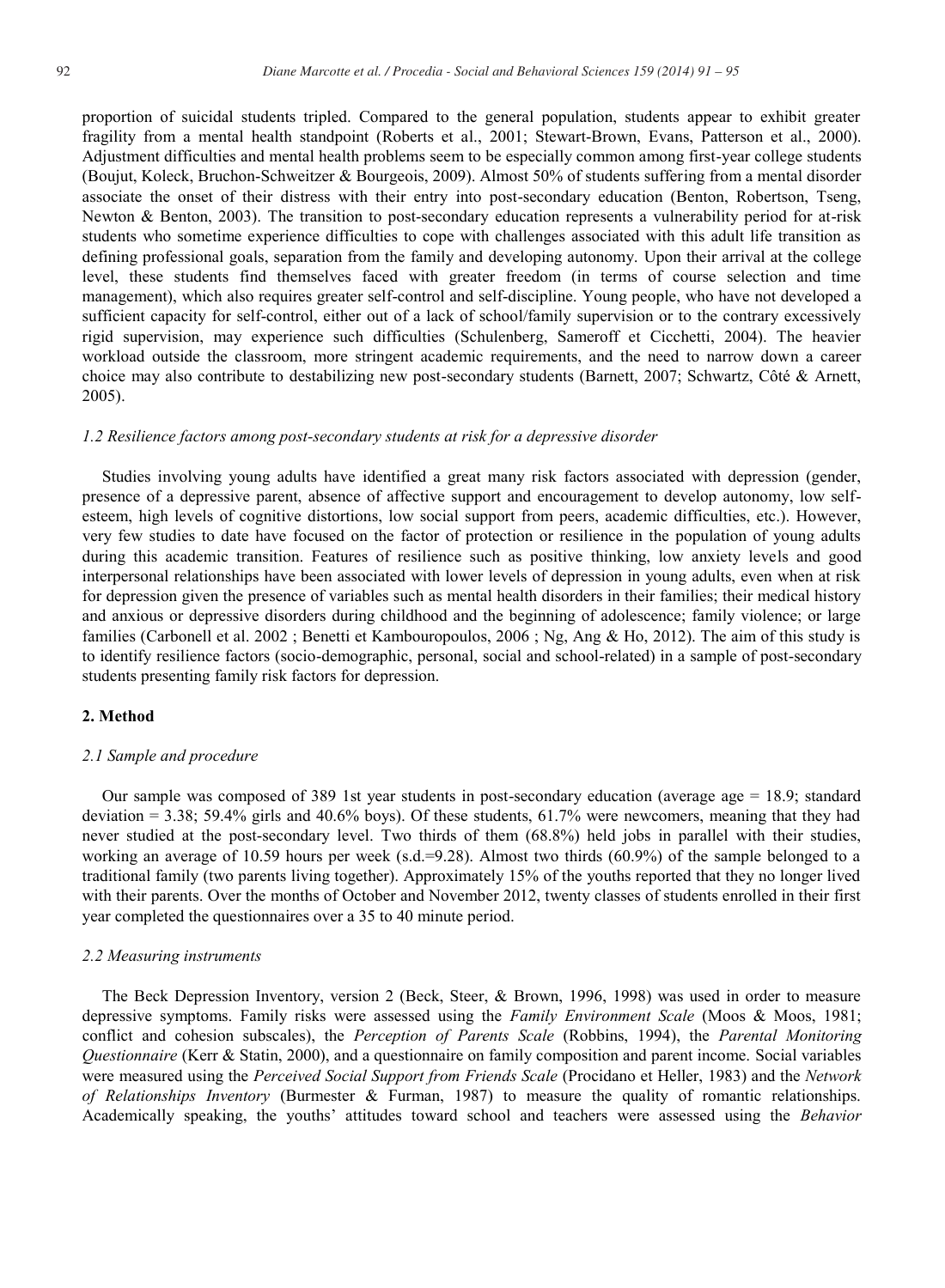*Assessment System for Children* (Reynolds & Kamphaus, 1992) and the *Student Adaptation to College Questionnaire* (SACQ, Baker & Siryk, 1989). Finally, personal variables were addressed by administering the *Beck Anxiety Inventory* (Beck, Epstein, Brown & Steer, 1988), the *Dysfunctional Attitude Scale* (Weissman & Beck, 1978), the *Self-Reported Delinquency Questionnaire* (LeBlanc, 1994), *the Goal Instability Scale* (Robbins, Payne & Chartrand, 1990) and the *Vocational Identity Scale* (Holland, Daiger & Power, 1980).

### **3. Results**

Two groups of students were identified in our total sample: "depressed" students who scored 20 or above on the BDI-2 (13.4%, n=52) and "non-depressed" students who scored 11 or below on the BDI-2 (59.6%). Within the "non-depressed" group, 42 participants were considered to be "resilient" in that they presented at least three of the following risk factors: a score two standard deviations above the average score of the sample for the three measures of family adjustment and/or single-parent or stepfamily adjustment. In a first phase, the variables permitting a distinction between "resilient" and "depressed" students were identified using comparisons of averages (in the case of quantitative variables) as well as chi-squared tests (for nominal or ordinal variables). For a complete presentation of the results, see Marcotte, Villatte and Potvin (forthcoming). In a second phase, all of the variables significantly associated with resilience were entered into a multiple linear regression analysis model, with the status of resilient (or not) as a dependent variable in order to identify the most predictive factors of resilience, after having verified the absence of multicollinearity using the VIF (Variance Inflation Factor) index and having removed variables with a VIF over 3. Table 1 presents the results of this analysis.

 Table 1. Socio-demographic, academic, social, family and personal variables most strongly associated with resilience (multiple linear regression analyses).

| Model                           | Standardized coefficien |          |      |           | 95.0% confidence intervals |
|---------------------------------|-------------------------|----------|------|-----------|----------------------------|
|                                 |                         | t        | Sig. | for $B$   |                            |
|                                 | Beta                    |          |      | Lower     | Upper                      |
|                                 |                         |          |      | threshold | threshold                  |
| Gender                          | $-.131$                 | $-1.503$ | .138 | $-.320$   | .045                       |
| Family environment              | .115                    | 1.144    | .257 | $-.050$   | .184                       |
| Academic motivation             | .110                    | 1.006    | .319 | $-.007$   | .022                       |
| Attachment to college           | $-.010$                 | $-.099$  | .921 | $-0.012$  | .011                       |
| Emotional adjustment to college | .229                    | 2.047    | .045 | .000      | .026                       |
| Academic adjustment to college  | $-.022$                 | $-.224$  | .823 | $-0.017$  | .013                       |
| Dysfunctional attitudes         | $-.241$                 | $-2.230$ | .029 | $-0.026$  | $-.001$                    |
| Anxiety                         | $-.030$                 | $-.255$  | .800 | $-.012$   | .010                       |
| Romantic satisfaction           | .160                    | 1.813    | .075 | $-.002$   | .045                       |
| Support from friends            | .002                    | .024     | .981 | $-.021$   | .021                       |
| Personal goals                  | .390                    | 2.889    | .005 | .005      | .026                       |
| Professional goals              | $-.204$                 | $-1.899$ | .062 | $-.031$   | .001                       |
| (Constant)                      |                         | .109     | .913 | $-.820$   | .915                       |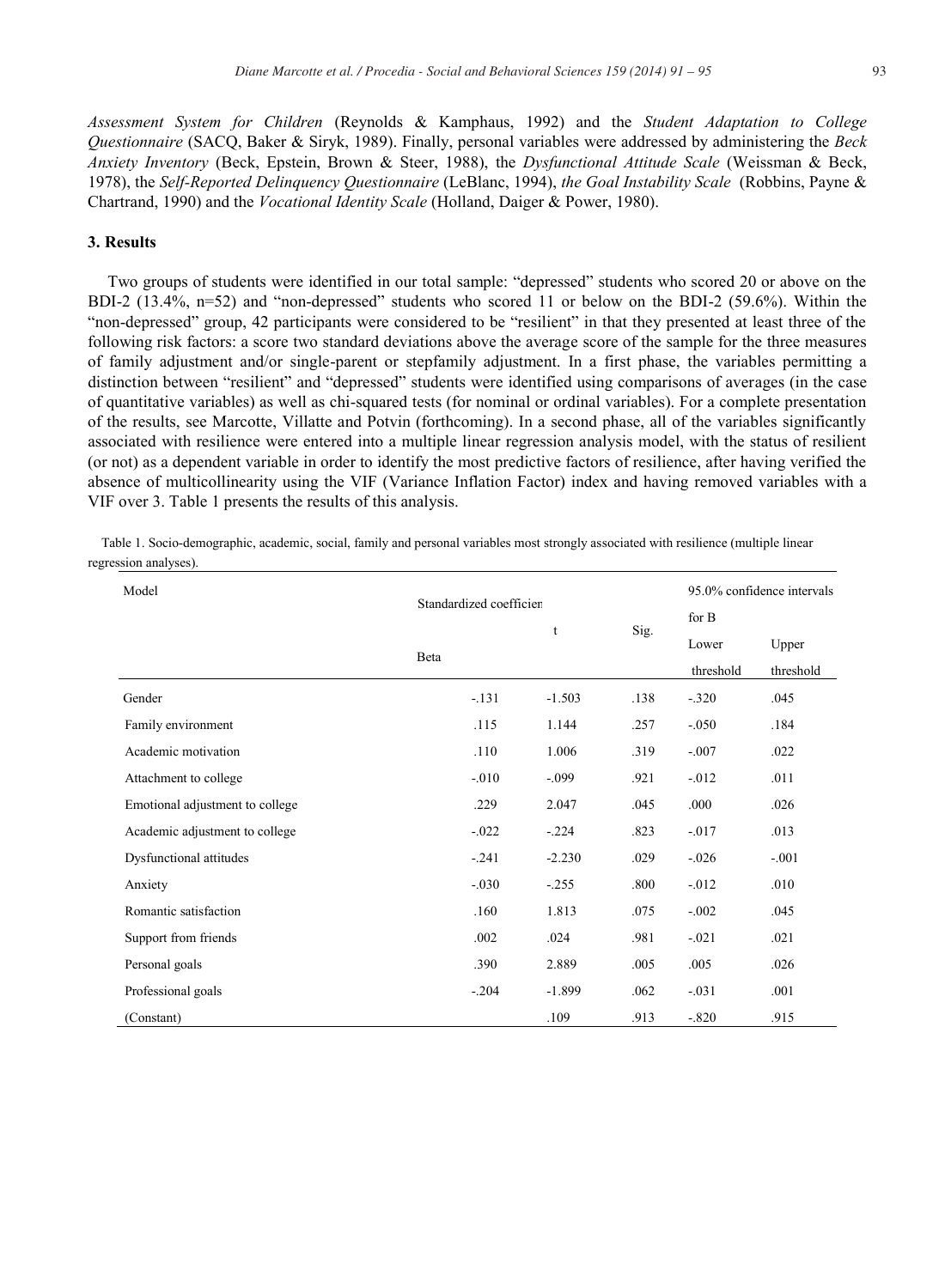Notes. Characteristics of the model: adjusted  $R^2 = 538$ ; F=11,060; p<.001

#### **4. Discussion**

The goal of this study was to identify resilience factors (socio-demographic, personal, social and academic) that can prevent post-secondary students from developing depressive symptoms in spite of their exposure to family risk factors. Shedding light on the experiences of these atypical students who are able to adapt in spite of a context of adversity may contribute to defining the variables to address when providing assistance to young people experiencing such difficulties. Our analyses isolated four key resilience factors in the post-secondary students who were surveyed. We will present them in decreasing order of importance, according to the Beta value associated with each of these variables. The factor that most strongly predicts resilience is the presence of personal goals, in other words knowing the values and goals that the individual wishes to pursue. An absence of dysfunctional thoughts and a sense of being emotionally adapted to college also play an important part in explaining how some students, despite their vulnerable situations, are able to avoid developing depressive symptoms. Having a professional goal is the fourth factor that, with marginal significance, may predict resilience during the secondary school - college transition. These results suggest that resilience is not the sole product of individual factors. Personal characteristics such as realistic and well-adapted ways of thinking work in conjunction with academic and social factors, jointly contributing, to varying degrees of effectiveness, to laying the groundwork for the resilience process. Investment in studies as well as effective emotional adaptation to the new setting of a post-secondary institution constitute importance components of resistance, thereby confirming the key role it plays in adaptation during the transition to adulthood.

#### **5. Conclusion**

This article, in line with current research into resilience, proposes a fresh and more nuanced look at the experiences of young adults facing family problems as a risk factor for depression. To do so, it takes into account the internal and external resources that allow these individuals to protect themselves from and mitigate the harmful impact of risks.

#### **Acknowledgements**

The authors want to thank the students and staff of the Cégep Sorel-Tracy for their colloboration to the present study. A special thank should be address to Fabienne Desroches and Marie-Claude Pineault who made possible the implementation of the present study.

#### **References**

Baker, R.W. & Siryk, B. (1989). *Manual of the SACQ*. Los Angeles: Western Psychological Services.

Beck, A. T., Steer, R., & Brown, G. K. (1996). *Beck Depression Inventory-II*. San Antonio, TX : The Psychological Corporation.

- Beck, A.T., Epstein, N., Brown, G. & Steer, R.A. (1988). An inventory for measuring clinical anxiety: psychometric properties. *Journal of Consulting and Clinical, 56*, 893-897.
- Benetti, C. & N. Kambouropoulos (2006). Affect-regulated indirect effects of trait anxiety and trait resilience on self-esteem*. Personality and Individual differences 41(2),* 341-352.
- Benton, S. A., Robertson, J. M., Tseng, W.-C., Newton, F. B., et Benton, S. L. (2003). Changes in counseling center client problems across 13 years. *Professional Psychology: Research and Practice 34(1),* 66.

Boujut, E. Koleck, M., Bruchon-Schweitzer, Bourgeois, M.-L. (2009). La santé mentale chez les étudiants: suivi d'une cohorte en première année d'université. *Annales Médico-psychologiques, revue psychiatrique 167(9),* 662-668.

Buhrmester*, D., &* Furman*, W*. (*1987*). The development of companionship and intimacy. *Child Development, 58, 1101-1113.*

Carbonell, D. M., Reinherz, H. Z., Giaconia, R. M., Stashwick, C. K., Paradis, A. D., & Beardslee (2002). Adolescent protective factors promoting resilience in young adults at risk for depression. *Child and Adolescent Social Work Journal 19(5),* 393-412.

Daddona, M. F. (2011). Peer educators responding to students with mental health issues. *New Directions for Student Services, 133*: 29-39.

Holland, J.L., Gottfredson, D.C., & Power, P.G. (1980). Some diagnostic scales for research in decision making and personality: Identity, information, and barriers. *Journal of Personality and Social Psychology 39(6)*, 1191.

Kerr, M., & Stattin, H. (2000). What parents know, how they know it, and several forms of adolescent adjustment: Further support for a reinterpretation of monitoring. *Developmental Psychology, 36*, 366–380